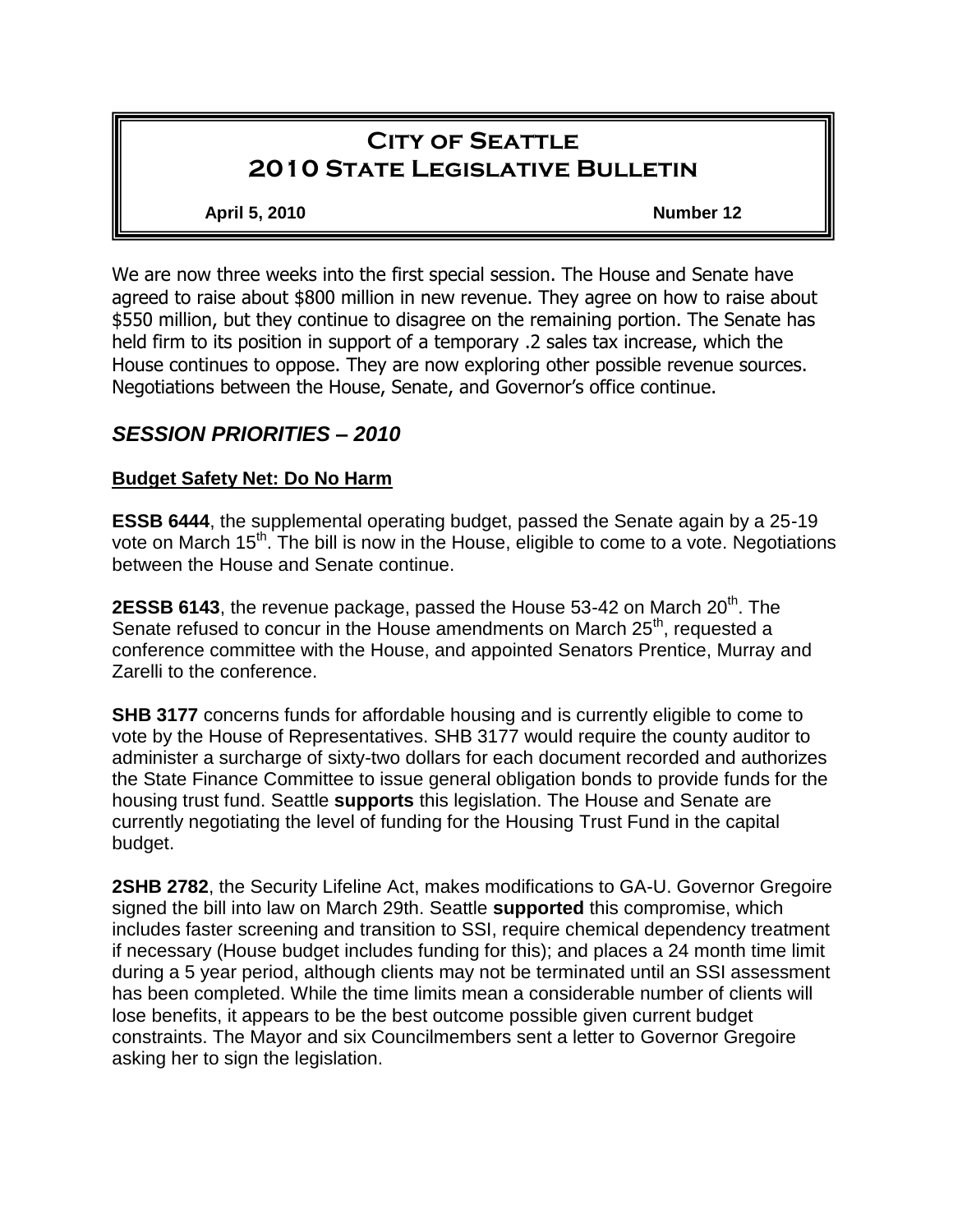## **Education**

**SHB 2893** modifies school levy provisions. Gov. Gregoire signed the bill into law on Monday, March  $29<sup>th</sup>$ . The bill restores the school levy base and raises the levy lid by 4 percent for all school districts through 2017. This measure could provide up to \$21.2 million for Seattle Public School students. Without asking voters for a modification to the recently passed operational levy, \$7.3 million would be made available in 2011. An additional \$13.9 million would be available if voters approved. Seattle **supports** this legislation.

**2SHB 2731** relates to early learning for at risk children. The Governor signed the bill into law on March  $29<sup>th</sup>$ . The bill says that the Legislature intends to create an entitlement program for early learning, maintain the number of early learning slots in the 2011-13 biennia, and phases in funding over the next several biennia until the program is fully funded. The Governor vetoed the intent section because she stated it was in conflict with the substance in **SSB 6759**, which also relates to early learning and was signed into law on March  $29<sup>th</sup>$ . It creates a work group to examine the opportunities and barriers to developing a comprehensive plan for a voluntary program of early learning. The work group will examine the opportunities and barriers to adding early learning to basic education and to creating a program of early learning as a protected entitlement. Seattle **supported** both of these bills.

**E2SSB 6696** is the education reform bill that would require action plans for persistently low-achieving schools and their districts to target funds and assistance to turn around the identified low-achieving schools, as well as other reforms. Governor Gregoire signed the bill into law on March  $29^{th}$ .

## **Public Safety**

**EHB 1679**, the Jason McKissack Act, would reimburse medical expenses for certain disabled public safety personnel. It has been delivered to the Governor and awaits her signature. Governor Gregoire signed the bill into law on March 31<sup>st</sup>. Seattle **supported** this legislation.

**SSB 6846** allows counties to raise E-911 excise taxes to fund improved 911 services. The bill passed the Senate 29-12 on April 1<sup>st</sup>, then passed the House 56-34 on April 2<sup>nd</sup>, and now heads to Governor.

## **Transportation**

**ESSB 6392** relates to the use of toll revenue in the SR 520 corridor. Governor Gregoire signed the bill into law on March  $30<sup>th</sup>$ . The final version of the bill allows bond proceeds from toll revenue to be used to begin construction including \$200 million for the Westside. It also creates several workgroups that will examine transit connections on the Westside, refinements to the design on the Westside, and high capacity transit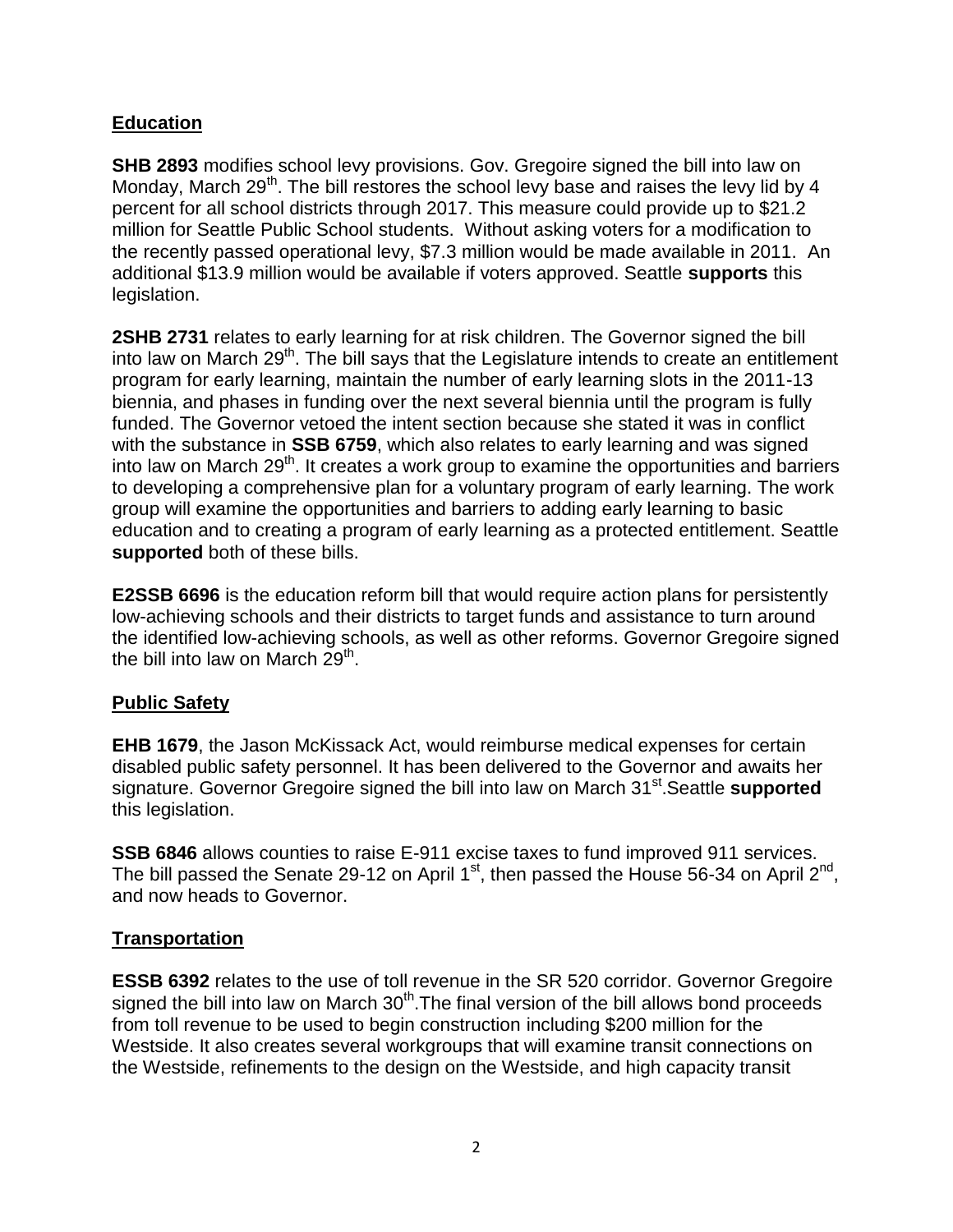planning and integrated funding. The Governor vetoed the intent section and the section which would have limited the height of the bridge to 20 feet.

**Transportation budget proviso**: A budget proviso in section 221 of the supplemental transportation (**ESSB 6381**) budget ties public transportation grant funding administered by WSDOT to requirements that local governments provide private transportation providers use of high occupancy vehicle lanes, transit only lanes, and park and ride facilities. Seattle **opposed** this proviso and the Governor vetoed this section on March  $30^{\sf th}$ .

#### **Water Stewardship**

**HB 3181** and **SB 6851** would provide state funding for local stormwater clean up, primarily through a competitive grant program. It would increase the Hazardous Substance Tax – the existing funding source for the state and local toxics accounts (MTCA). Although neither bill passed it respective chamber during the regular session, the proposal is on the list for consideration for the special session; it is both a generator of revenue and will lead to the creation of jobs when implemented. However, the outcome of a vote in either chamber is still uncertain.

A striking amendment to **HB 3181** has been crafted by legislative proponents. It includes a .85 % increase (about \$100 million a year). A number of additional amendments are being discussed, some which would provide tax credits in certain circumstances and others which would place more requirements on local governments in order to receive the funding. **SB 6851** currently includes a .5% increase – 85% to a new storm water account for local storm water clean-up and 15% to the motor vehicle account for WSDOT storm water projects. Seattle **supports** this legislation.

## *ONGOING PRIORITIES*

#### **Race and Social Justice/Civil Rights**

**E2SHB 3026** relates to school district compliance with state and federal civil rights laws and was prime sponsored by Rep. Sharon Tomiko Santos. The bill was signed into law by Governor Gregoire on March 29th. The bill represents one of the recommendations made by the Achievement Gap Oversight and Accountability Committee. It prohibits discrimination in Washington public schools on the basis of race, creed, religion, color, national origin, military status, sexual orientation including gender expression or identity, the presence of any sensory, mental, or physical disability, or the use of a trained guide dog or service animal by a person with a disability. It directs OSPI to develop rules and guidelines to eliminate such discrimination, and allows private court actions to be brought for violations of the law and rules that are developed. Seattle **supports** this legislation.